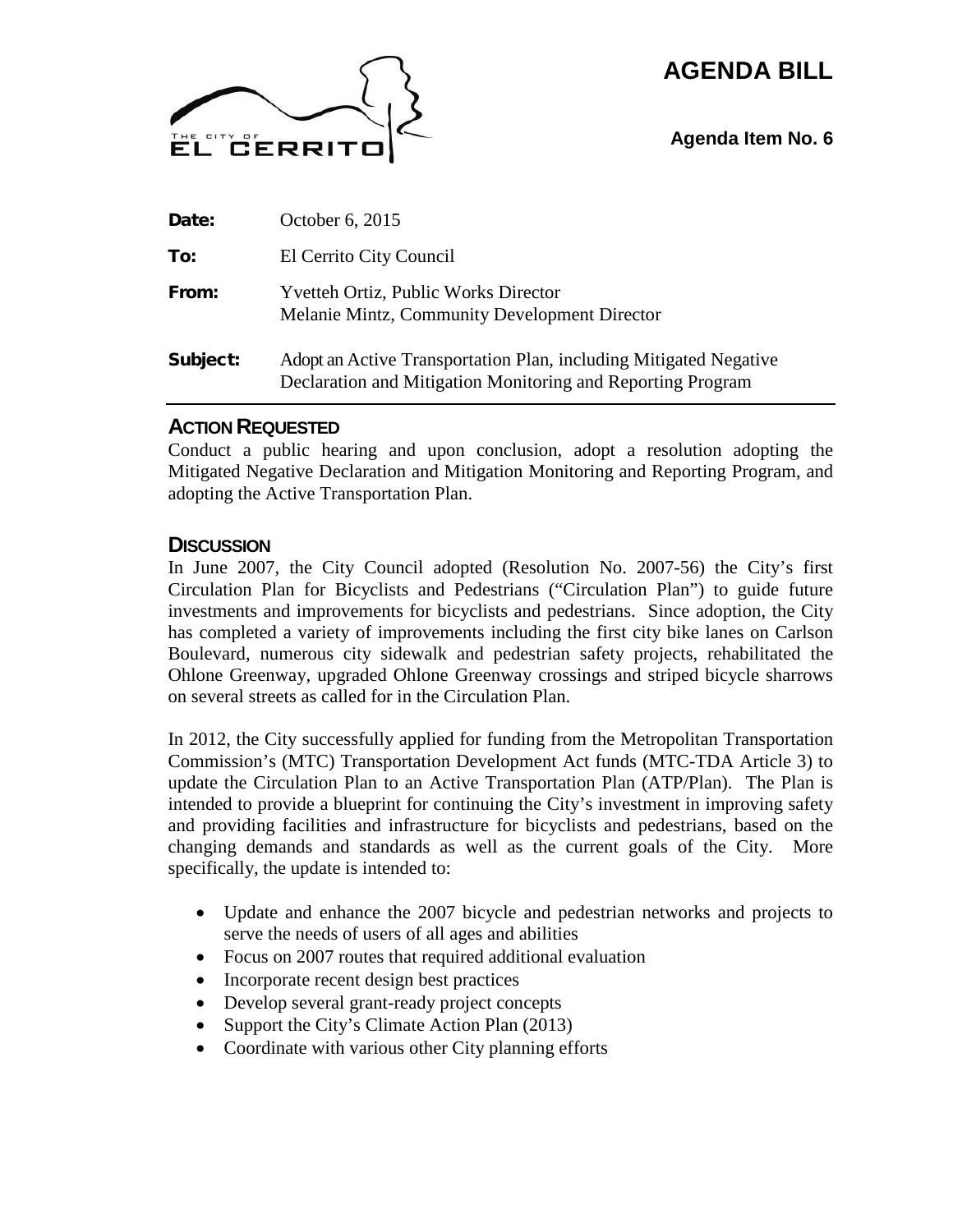In 2013, City staff selected Fehr & Peers, one of the City's on-call transportation consultants, to prepare the update based on their extensive experience with planning and design for bicycling and walking improvements as well as their involvement with developing plans for adjacent cities. The Plan was then developed in conjunction with the San Pablo Avenue Specific Plan (2014) and the Urban Greening Plan (in development) to ensure consistent goals, policy direction and coordinated public engagement.

The primary objective of the report before City Council (Council) this evening is to provide an overview of the entire Plan; its development process and public engagement; as well as to review the Initial Study and Mitigated Negative Declaration (IS/MND), in order for the Council to consider adopting the MND, Mitigation Monitoring and Reporting Program, and the Plan. Included in the Council's packet are the draft City Council Resolution (Attachment 1), final draft Plan (August 2015) (Attachment 2), Environmental Documents (Attachment 3) – including Mitigated Negative Declaration (Attachment 3, Exhibit A), Response to Comments (Attachment 3, Exhibit B) and the Mitigation Monitoring & Reporting Program (Attachment 3, Exhibit C).

## *Plan Development Process and Public Engagement*

City staff and the consultant team hosted two community workshops in the summer and fall of 2013 for several concurrent planning efforts, including the San Pablo Avenue Specific Plan, Urban Greening Plan, and Active Transportation Plan. For the ATP, the first workshop, held in July 2013, reviewed the 2007 Circulation Plan and surveyed participants on their goal and policy priorities for the Plan update. Staff and the consultant team then hosted a Walking Audit and a Bike Audit in August 2013 to tour proposed improvement sites and identify significant barriers and opportunities for improved circulation. Based on these audits and the results of the first workshop, the consultant team developed conceptual designs for focus area projects and presented them at the second workshop held in October 2013.

City staff and the consultant team then developed a Plan based on this early community engagement, common best practices, and to meet the city's Climate Action Plan goals. The Plan essentially continues the successful policies of the 2007 Circulation Plan, which was thoroughly vetted by the community and the City Council at the time of its adoption. The community input that was received throughout the Plan process confirmed the desire to continue and build upon the policies of the 2007 plan.

The Plan includes six major sections:

- 1) A listing of goals, policies and programs to support increased walking and biking in El Cerrito;
- 2) An inventory of existing conditions, including the existing walking and biking network, number of biking and walking trips, and collision statistics;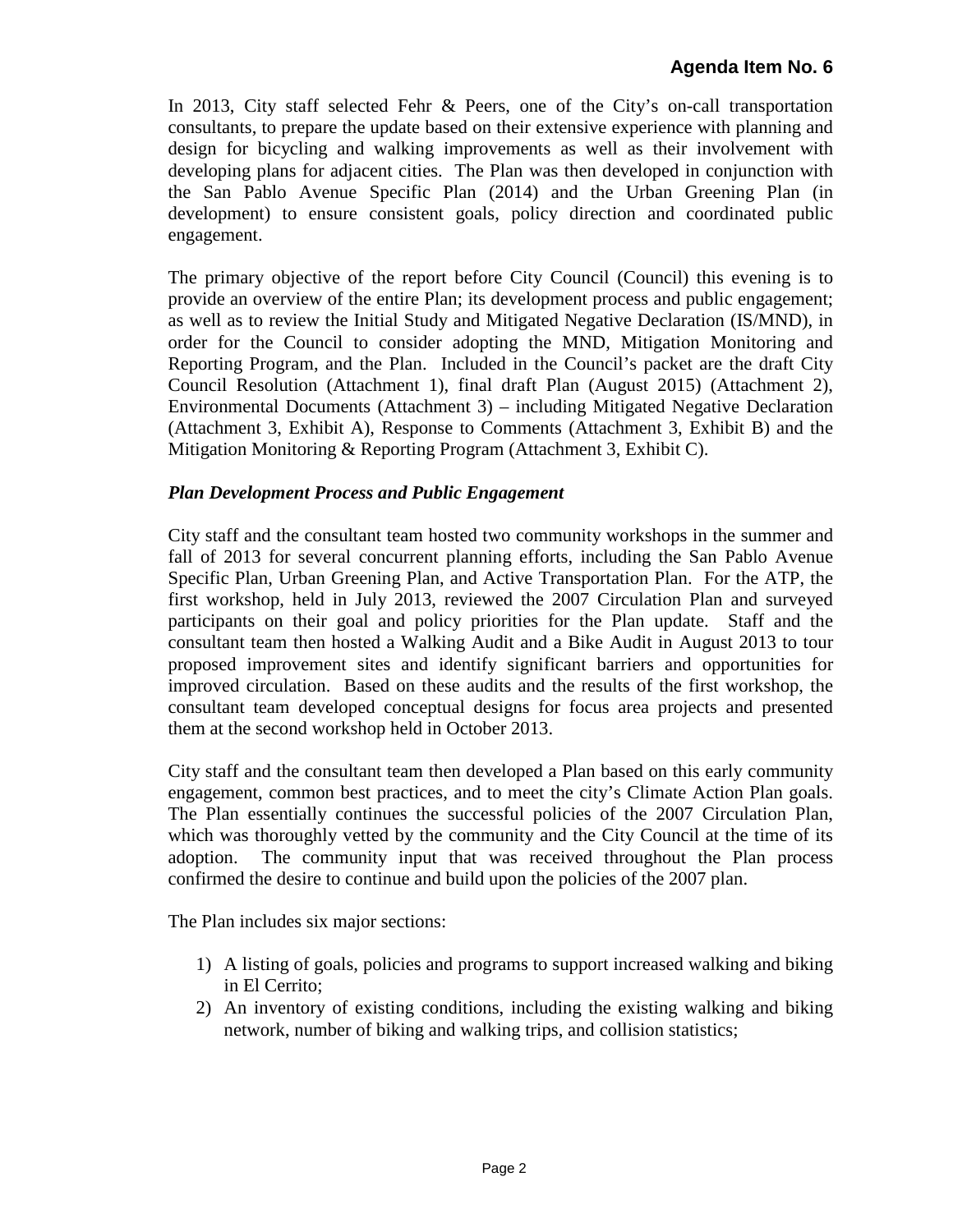- 3) Proposed bicycle and pedestrian networks, including bicycle facilities and pedestrian improvements to increase accessibility and close important sidewalk and trail gaps;
- 4) Prioritized projects, including fact sheets for nine specific 'focus area' projects and a listing of other priority projects;
- 5) Performance measures to analyze the impacts of the Plan; and
- 6) A funding and implementation section that summarizes available funding sources and an approach to implementation.

The nine focus area projects include fact sheets and conceptual plans intended to prepare them for future grant applications. The nine projects are:

- 1) BART to Bay Trail Access Improvements
- 2) Ohlone Greenway Crossing Improvements
- 3) Citywide Wayfinding
- 4) Arlington Boulevard Pedestrian Improvements
- 5) East Side Bicycle Boulevard
- 6) East Side Bicycle Boulevard Wayfinding
- 7) Key Boulevard Improvements
- 8) Fairmount Avenue Improvements
- 9) Potrero Avenue Improvements

In addition, the Plan includes several appendices to ensure and confirm compliance with the California Transportation Commission's adopted Active Transportation Program Guidelines. This program is currently the primary state funding source for biking, walking, and Safe Routes to School funding. Compliance with the Guidelines will make the City more competitive for these types of funding sources.

City staff released the draft Plan (June 2015) for public comment from June 16 through July 17, 2015 and held a third and final community workshop on July 1, 2015 to receive community input and provide information on the public comment period. A summary of the public comments received and how they were responded to in the final draft Plan (August 2015) are included later in this report.

The City presented the final draft Plan, Initial Study and Mitigated Negative Declaration to the Planning Commission on August 19, 2015. The Commission heard public comment on the Plan and unanimously voted to recommend City Council adoption of the final draft with some changes to Policy 3-1, to read as follows:

As a condition of project approval, consider requir**e**ing development projects to construct adjacent bicycle facilities included in the proposed bicycle system as well as bicycle parking and amenities. **when a nexus exists, it is practical from an engineering standpoint, and proportional to the impact of the development project**. Consider requiring large development projects to provide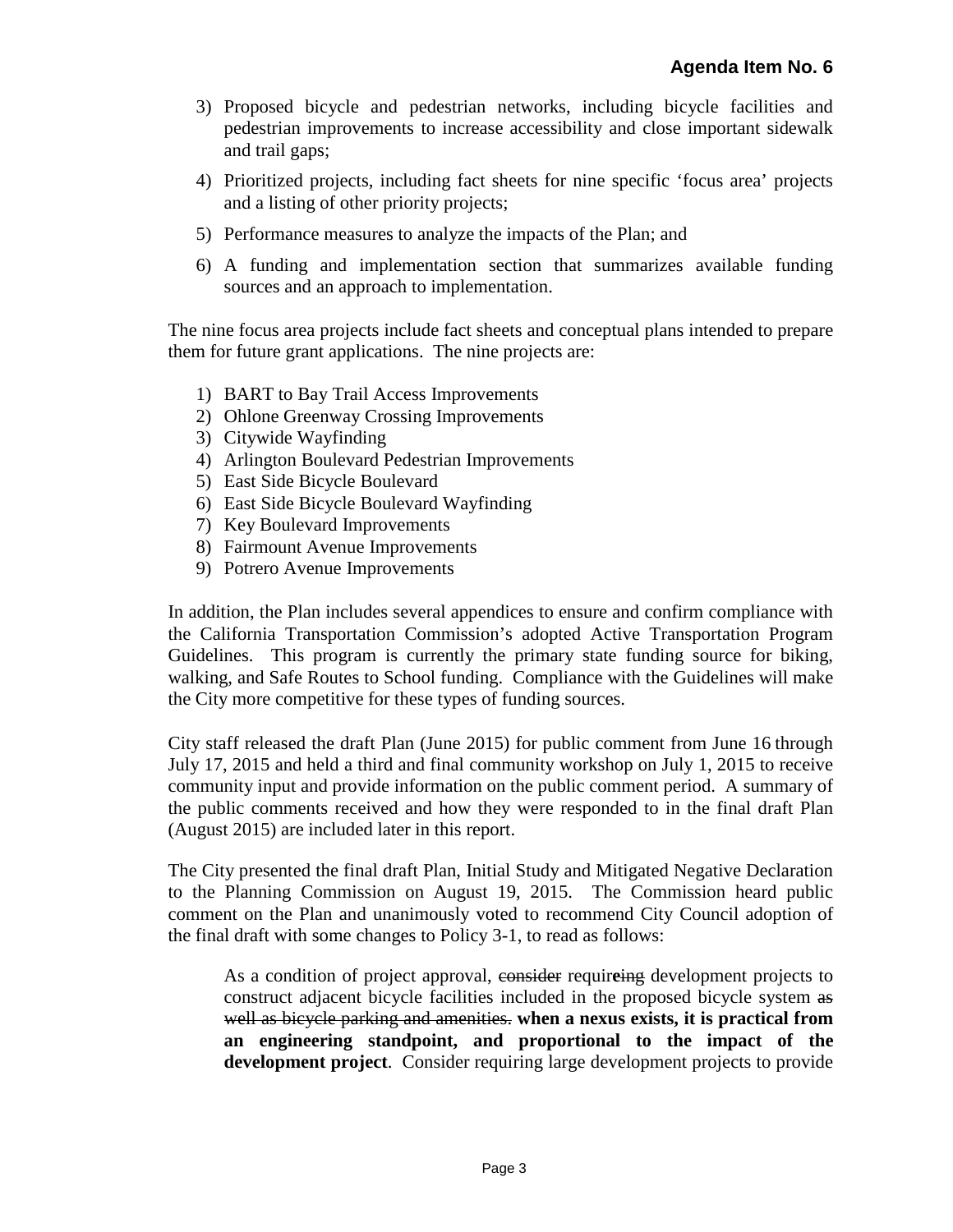accessible mid-block cut throughs (or "mews") identified in this and other adopted plans<sup>1</sup>.

## *Consistency with the General Plan and other City Planning Documents*

The Plan directly implements a number of City goals as indicated below.

- El Cerrito General Plan (1999): The Circulation Element addresses the movement of people and materials by transit, automobiles, trucks, bicycles, and walking within the City and establishes the goals and policies for future transportation needs. The ATP helps implement these goals by promoting transportation systems that allow safe and efficient travel by a variety of modes and promotes the use of alternatives to the single-occupant vehicle, and that maintains and improves the livability of the City.
- Climate Action Plan (2013): Based on the vehicle miles travelled (VMT) reduction goals of the City's Climate Action Plan, the ATP combined with the previously adopted San Pablo Avenue Specific Plan and Complete Streets Plan, will provide comfortable, accessible walking and biking facilities that will have the greatest ability to attract new walking and biking trips throughout the City. In order to achieve these goals, there must be a seven percent shift from autos to active modes and transit by 2040. The bicycle mode share is expected to double during that time with the build out of the ATP and San Pablo Avenue Complete Streets Plan.
- Ohlone Greenway Master Plan (2009): The Plan identifies the Greenway as an important transportation corridor that provides a secure, separated trail connection to major destinations throughout the City and beyond. The ATP references the Ohlone Greenway Master Plan design guidelines to improve security, safety and continued improvement of the Greenway. The ATP further identifies improvements at street crossings of the Ohlone Greenway.
- ADA Transition Plan (2009): The City's Americans with Disabilities Act (ADA) Transition Plan ensures accessibility for individuals with disabilities by examining buildings, parks, and major pedestrian routes and identifying physical barriers. The ADA Transition Plan estimates the cost of mitigating barriers to accessibility, sets priorities, and provides a schedule for eliminating them. The major pedestrian routes indentified in the ADA Transition Plan are the same as those in the Circulation Plan and, for the most part, the ATP with some minor additions.
- San Pablo Avenue Specific Plan (2014): The ATP supports the Specific Plan's vision of a compact, walkable and bikable urban form. In addition, the ATP

 $\overline{a}$ 

<sup>&</sup>lt;sup>1</sup> Strikeout means deletion, while Bold means addition.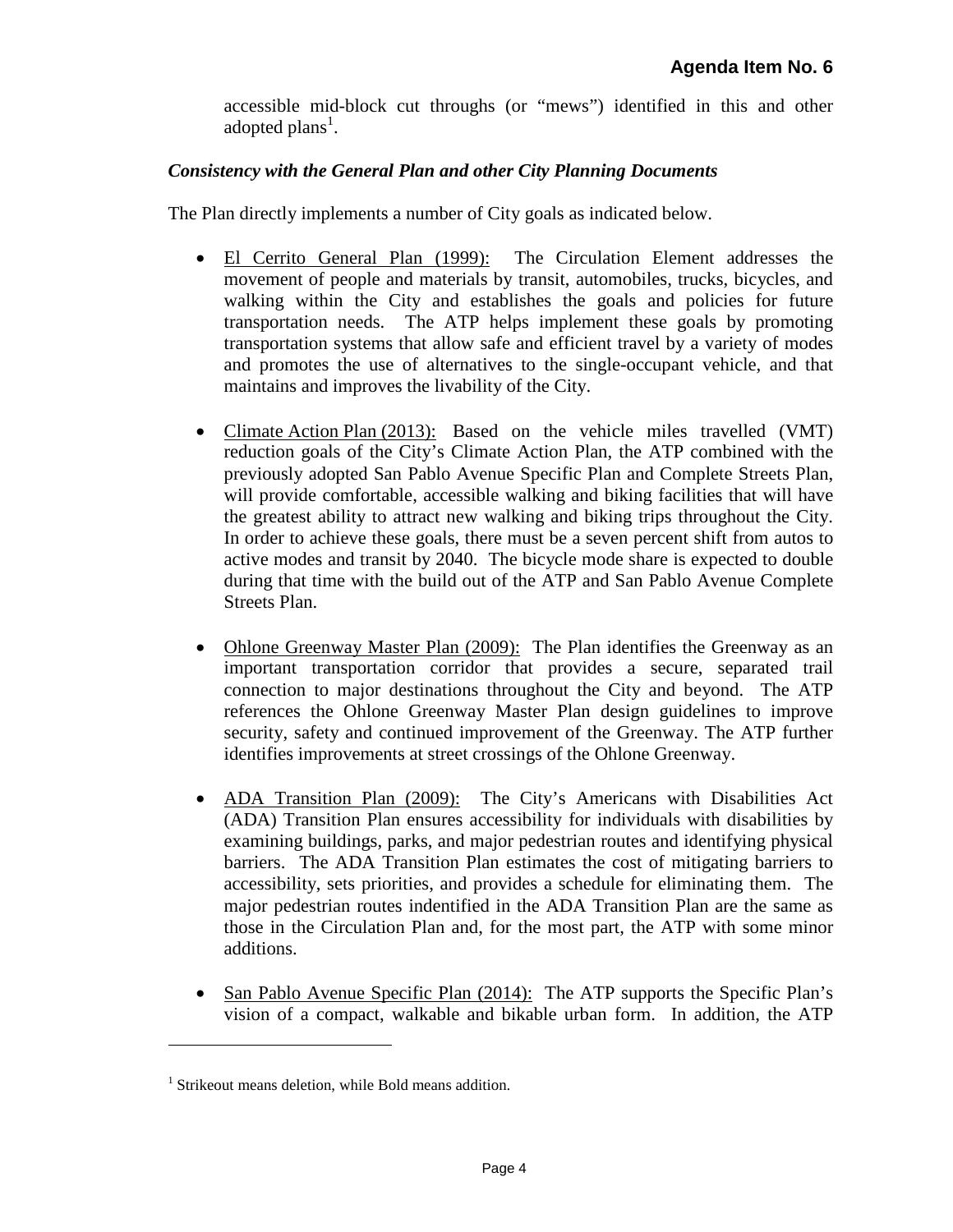identifies bicycle and pedestrian facilities and strategies that have the potential to be implemented as part of projects within the Specific Plan Area (whether as project mitigations or otherwise) once the ATP is adopted.

## *Public Comment on Draft Plan (June 2015)*

City staff received eight sets of written comments on the draft Plan. Comments were also received at the third community workshop held in July 2015. Together with the consultant team, staff reviewed and incorporated response to comments in the final draft Plan. Below is a summary of the main comment themes expressed by members of the public and responses by City staff.

#### Over-reliance on Bike Routes

 $\overline{a}$ 

*Comment:* The proposed Bicycle Network depends heavily on bicycle routes, which do little to change the on-street environment and do not provide a protected bicycle facility for unsure riders.

*Response:* Choosing the type of bikeway for a given roadway requires evaluating the characteristics of the roadway, such as its width, volume, speed, land uses, and presence of on-street parking. There are two basic types of bikeways: shared travel lanes and dedicated bicycle facilities. Shared lanes are designated bicycle routes or bicycle boulevards which typically have sharrows<sup>2</sup> marked on the pavement, asking bicyclists and autos to share the travel lane, while dedicated bicycle facilities may be typical bicycle lanes or cycle tracks, such as those approved for the mid-town section of San Pablo Avenue. At the existing bicycle ridership levels, it is difficult to prioritize dedicated bicycle facilities over other amenities, such as vehicle parking in residential areas. The Plan, therefore, relies on bicycle routes with sharrows to underline a bicyclist's right to use the roads. While sharrows do not create dedicated bicycle facilities, they do reiterate that cars must share the road, which in turn supports a culture of cycling in El Cerrito. In the proposed Bicycle Network, for streets where bike routes with sharrows have been identified to close circulation gaps, alternatives such as bicycle boulevards, bike lanes or cycle tracks will be considered in the future, as projects are designed and implemented. Over time and with changing priorities and demands, a dedicated facility may be a more appropriate solution. The final draft Plan includes a description of the bicycle routes with sharrows and the required conditions to consider a dedicated facility in lieu of these bicycle routes. As the Plan evolves in future updates and as community priorities shift overtime, there will be opportunities to revisit some roadways that are currently bike route sharrows and/or are proposed to be.

<sup>&</sup>lt;sup>2</sup> "Sharrows", also referred to as "Shared Lane Markings", are stencils on the pavement showing a bicycle symbol and two directional arrows or "chevrons". They denote bicycle routes where bicyclists and autos share the travel lane. They also demonstrate where bicyclists should ride in the travel lane, which is typically in or near the middle of travel lane.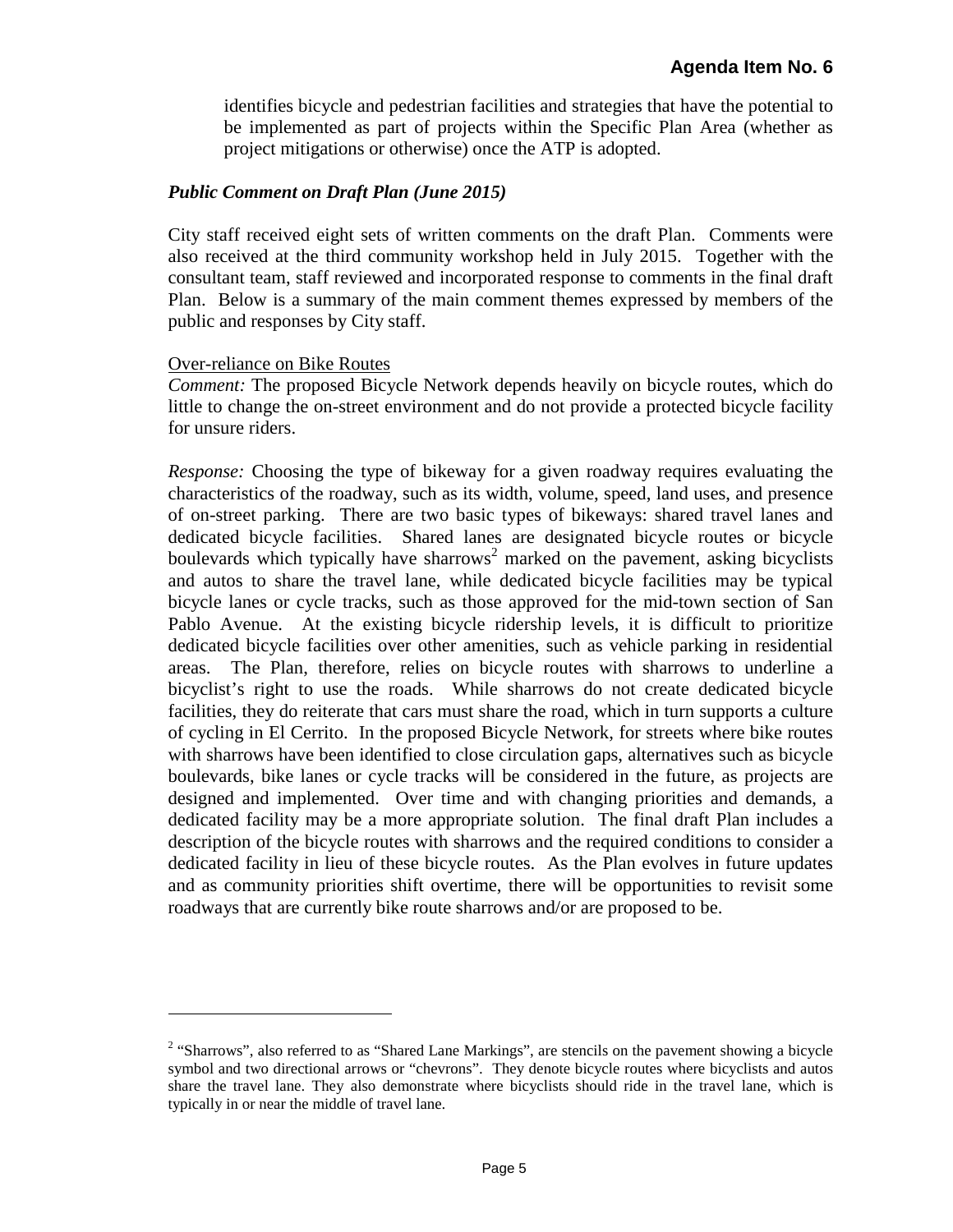## East-West Bicycle Connections

*Comment:* The Plan does not include enough east-west bicycle facilities, and where it does, it relies too heavily on bicycle routes with sharrows, particularly along Fairmount and Central Avenues. At least one of these streets should have a dedicated bicycle facility, such as a bicycle lane.

*Response:* The completion of the Fairmount Streetscape Project in 2005 essentially prioritized pedestrians along Fairmount Avenue west of Richmond Street. Most recently, the City implemented several pedestrian and traffic calming improvements east of Richmond Street as part of the Upper Fairmount Streetscape and Fairmount & Ashbury Avenues Intersection Safety Improvements Project, which benefit both pedestrians and bicyclists by slowing vehicle speeds. Several sections of Central Avenue have relatively high volumes of traffic during peak hours and high parking demand from both the BART station and the neighboring residential and commercial neighborhoods, and some sections already have parking prohibitions on one side of the street, making it a difficult roadway on which to implement a dedicated bicycle facility. City staff is currently working with the Creekside Walk Development to improve the east-west pedestrian and bicycle connections through the El Cerrito Plaza to provide an improved east-west connection at the south end of town. In the mid-section of town, bicycle lanes have recently been added on Moeser Lane, while bicycle lanes are proposed on sections of Cutting Boulevard and Hill Street on the north end of town. Finally, most of the east-west streets in the City have sections that are very steep making them difficult routes for bicyclists. Recognizing these recent investments, street characteristics and on-going efforts, the final draft Plan provides guidance on how the City can analyze the use of dedicated facilities, in lieu of bicycle route sharrows, on east-west routes in the future as noted above.

## Ohlone Greenway Crossings

*Comment:* The draft Plan had proposed a switch from "Stop" signs to "Yield" signs for bicyclists along the Ohlone Greenway at low-volume streets such as Lincoln Avenue, Portola Drive, and Blake Street, while adding traffic calming devices on the intersecting low-volume streets in an attempt to formalize safe behavior that already takes place at these types of crossings. The existing "Stop" signs at high traffic volume streets and locations with limited sight distance, such as Fairmount Avenue, Moeser Lane and Potrero Avenue, were proposed to be maintained. At the third community workshop and through public comments received, several bicyclists, pedestrians and drivers voiced their concerns that this could further confuse motorists and bicyclists.

*Response:* Trail crossings in suburban and urban areas with multiple street crossings continue to be a difficult design problem for communities across the United States, and are a subject of on-going transportation research. Bicyclists required to stop too frequently, particularly on roads without high volumes of traffic, can tend to eventually treat "Stop" signs like "Yield" signs. Motorists may also be confused as to when they should yield to pedestrians versus bicyclists. The design solution for the Ohlone Greenway is not clear at this time. Staff and the consultant team believe that further analysis of existing behavior patterns, as well as additional trail crossing best practice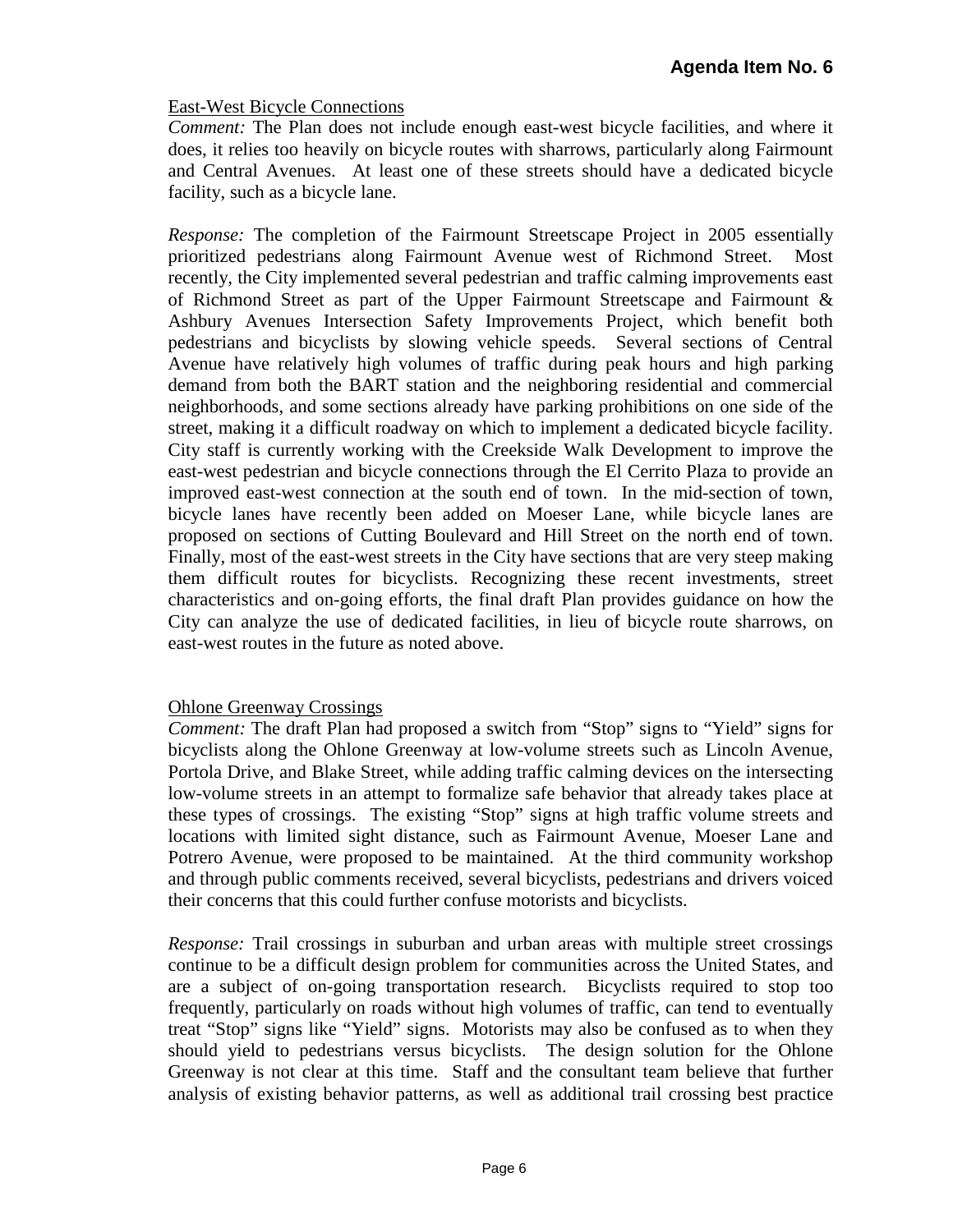research is still needed. Concerns about sight lines and traffic volumes may mean that different solutions are likely appropriate at each intersection. Staff has removed the proposed solution of switching "Stop" signs to "Yield" signs and will continue to evaluate appropriate solutions.

## East Side Bicycle Boulevard Alignment

*Comment:* The alignment of the East Side Bicycle Boulevard is too circuitous and does not follow more direct major streets, such as Richmond and Ashbury.

*Response:* Major, higher-traffic volume streets are not appropriate streets for bicycle boulevards. While these streets may be the more direct option for confident cyclists, who are allowed to use these streets, the design of low stress bikeways, such as bicycle boulevards on parallel streets will help less confident cyclists travel across town. This route, evaluated as part of the Bicycle Audit, includes traffic calming and traffic control solutions that are proposed to prioritize bicyclists. The alignment remains the same as in the draft Plan, but additional information about the importance of bicycle boulevards has been included in the final draft Plan.

### Data Collection

*Comment:* Bicycle and pedestrian counts should occur on a more regular basis with the help of both local volunteers from Bike East Bay and data collection devices at signalized intersections. Data collection will be beneficial for grant applications, data tracking, and performance measures.

*Response:* Staff added language about completing annual bike counts with volunteers from Bike East Bay and with automated data collectors at signalized intersections to the Policies and Programs matrix.

## *Initial Study and Mitigated Negative Declaration*

California Environmental Quality Act ("CEQA") Guidelines require preparation of an Initial Study to identify whether a plan or project will have a significant effect on the environment. For projects with potentially significant impacts, proposed mitigations may be included as part of the environmental review process to ensure that such impacts are mitigated to a less than significant level where possible. The City prepared an Initial Study and Mitigated Negative Declaration (IS/MND) for the Plan to evaluate the impacts of the proposed programs and projects to facilitate streamlined implementation in the future. The Plan did not require an Environmental Impact Report as no impacts were identified which could not be mitigated to a less than significant level as part of the project.

The Draft IS/MND was made available for public and agency review and comment from June 26 through July 27, 2015. The City only received one comment from the Department of Transportation (Caltrans). This comment and the City's response have been included in this packet (Attachment 3, Exhibit B). The City then prepared a Mitigation Monitoring & Reporting Program (Attachment 3, Exhibit C) to summarize the mitigations required during implementation of this Plan.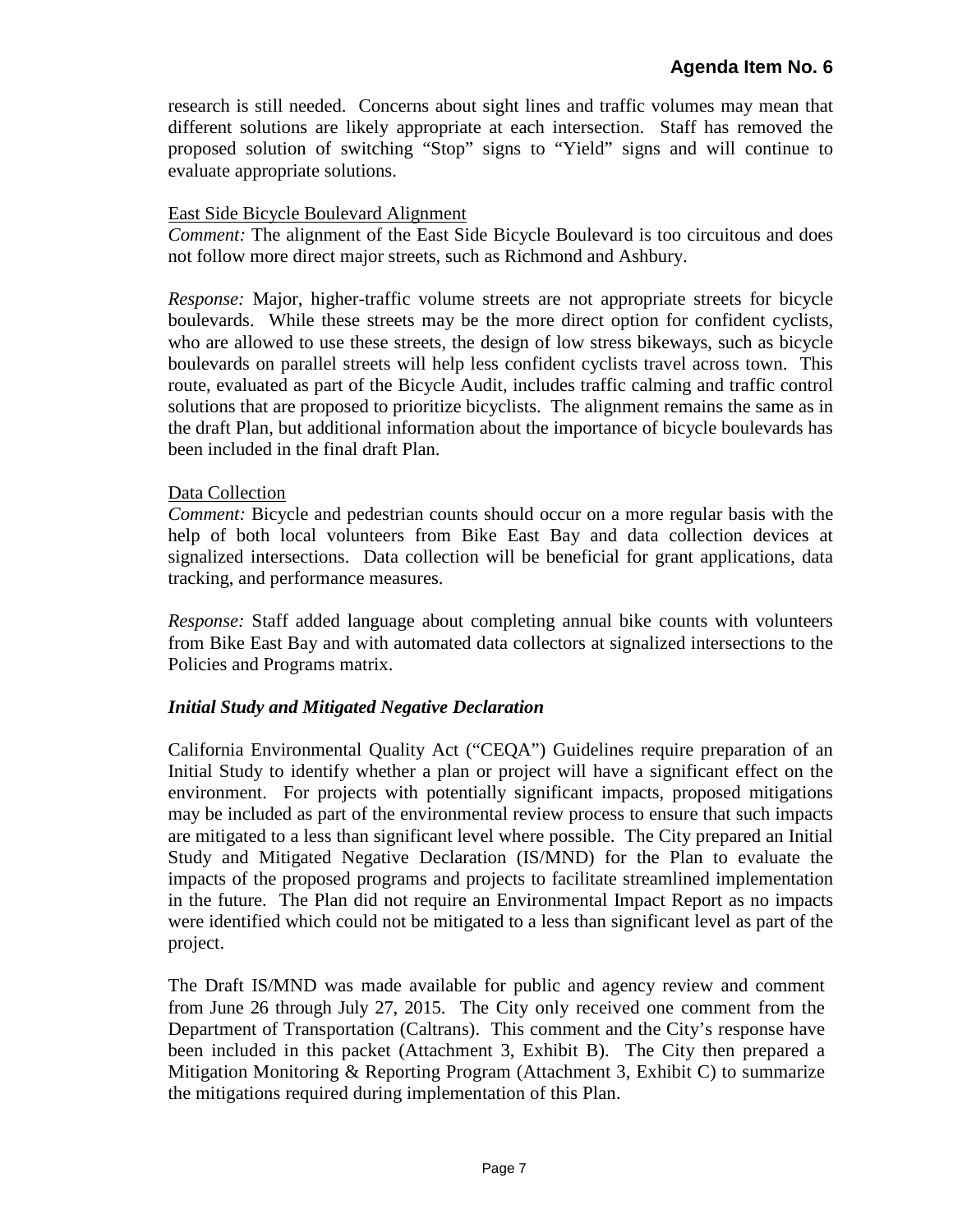Potentially significant impacts and corresponding mitigation measures were identified in the following eight areas:

- Air Quality
- Biological Resources
- Cultural Resources
- Geology and Soils
- Hazards and Hazardous Materials
- Hydrology and Water Quality
- Noise
- Traffic and Transportation

On August 19, 2015, the Planning Commission voted affirmatively to recommend adoption of the MND to the City Council.

### *Summary*

The proposed Plan before the Council reflects revisions based on public comments made on the June 2015 draft (summarized above) and, if adopted, the final Plan will incorporate the Planning Commission revision. The policies and programs defined in the Plan build on policies from the 2007 Circulation Plan, as well as recent City planning efforts, and common best practices. The projects identified would be implemented over time and may require additional analysis and planning. The bicycle and pedestrian networks define priority streets and connections to improve walking and biking and will be used to inform street projects and other design efforts. The proposed projects, including the nine focus area projects and the medium and low priority projects, have gone through early community engagement and some preliminary design. In most cases, these projects will require some level of additional analysis and will be dependent on available funding. Projects on the medium and low priority lists may be implemented prior to a focus area project if a unique funding source or the opportunity to include some of the design elements in another project occurs. The Plan will inform the Capital Improvements Program and will serve as a work plan for bicycle and pedestrian improvements over the next five to seven years.

## **STRATEGIC PLAN CONSIDERATIONS**

The City's Strategic Plan articulates the mission of the City to serve, lead, and support our diverse and transit-rich community by providing exemplary and innovative services, public places and infrastructure, ensuring public safety, and creating an economically and environmentally sustainable future. The ATP directly implements several of the goals and strategies, and is consistent with the overall Strategic Plan. The primary goals and strategies furthered by the ATP include:

• *Goal E: Ensure the public's health and safety*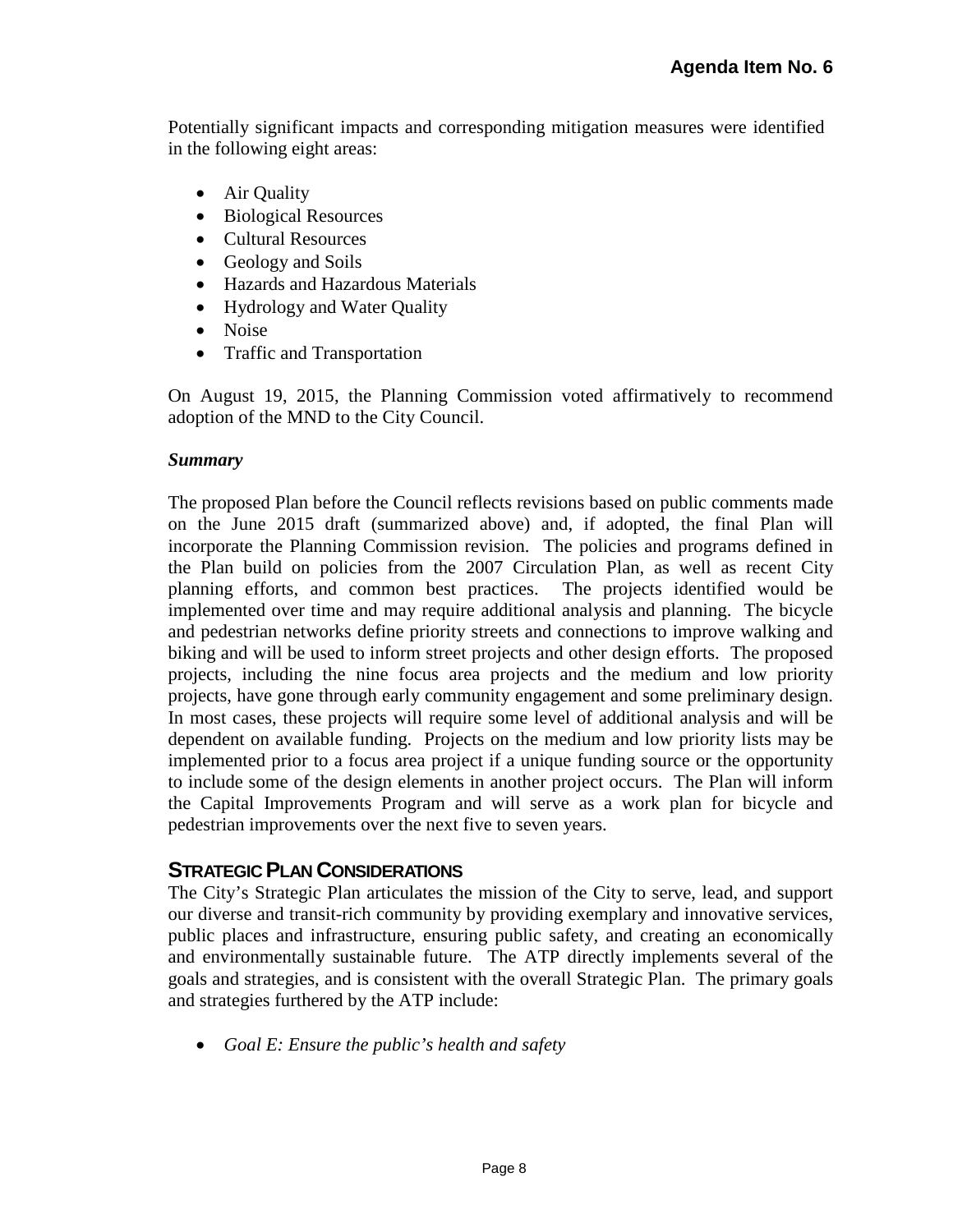- o Continue to work with local partners (i.e. BART, the school district, other communities, East Bay Regional Park District) on a coordinated approach to public safety.
- o Explore innovative and best practices for promoting public health (e.g., smoking ordinances, nutrition, obesity prevention, living wage, and strategies to promote walking/biking).
- *Goal F: Foster environmental sustainability citywide*
	- o Encourage alternative modes of transportation to the single occupancy vehicle
	- o Implement the City's Climate Action Plan by reducing vehicle miles traveled (by creating a well connected pedestrian, bicycle and transitoriented urban form that will make it easier for residents and visitors to leave their car behind.)

## **ENVIRONMENTAL CONSIDERATIONS**

In accordance with CEQA, as described above, the City prepared an Initial Study and Mitigated Negative Declaration (IS/MND) for the Plan to evaluate the impacts of the proposed programs and projects to allow for streamlined implementation in the future. The Plan did not require an Environmental Impact Report as no impacts were identified which could not be mitigated to a less than significant level as part of the project. The CEQA actions before the City Council tonight include adopting the Mitigated Negative Declaration and Mitigation Monitoring and Reporting Program for the Active Transportation Plan.

## **FINANCIAL CONSIDERATIONS**

There are no direct costs associated with the action requested tonight. Implementation of the Plan will require funding over many years as the total cost of improvements identified is estimated to be just under \$34 million including about \$13 million for the focus area projects. The City will need to utilize a combination of federal, state and local funds, as well as work with developers to contribute to improvements associated with their projects. Some project costs may be integrated into other project costs, such as bike lane striping during a paving project, installation of bike racks during construction or improvement of a facility, or the inclusion of pedestrian improvements during a streetscape beautification project.

Specific cost estimates were developed for the nine focus area projects to assist in grant applications and external funding requests. These are planning-level estimates that will need to be refined as projects are further developed and exclude additional environmental costs and any potential right-of-way acquisitions. Subsequent City Council actions would be needed to allocate funding to any of the proposed projects, as well as, include them in the City's Capital Improvement Program.

Adoption of the Plan positions the City to be more competitive for external funding sources.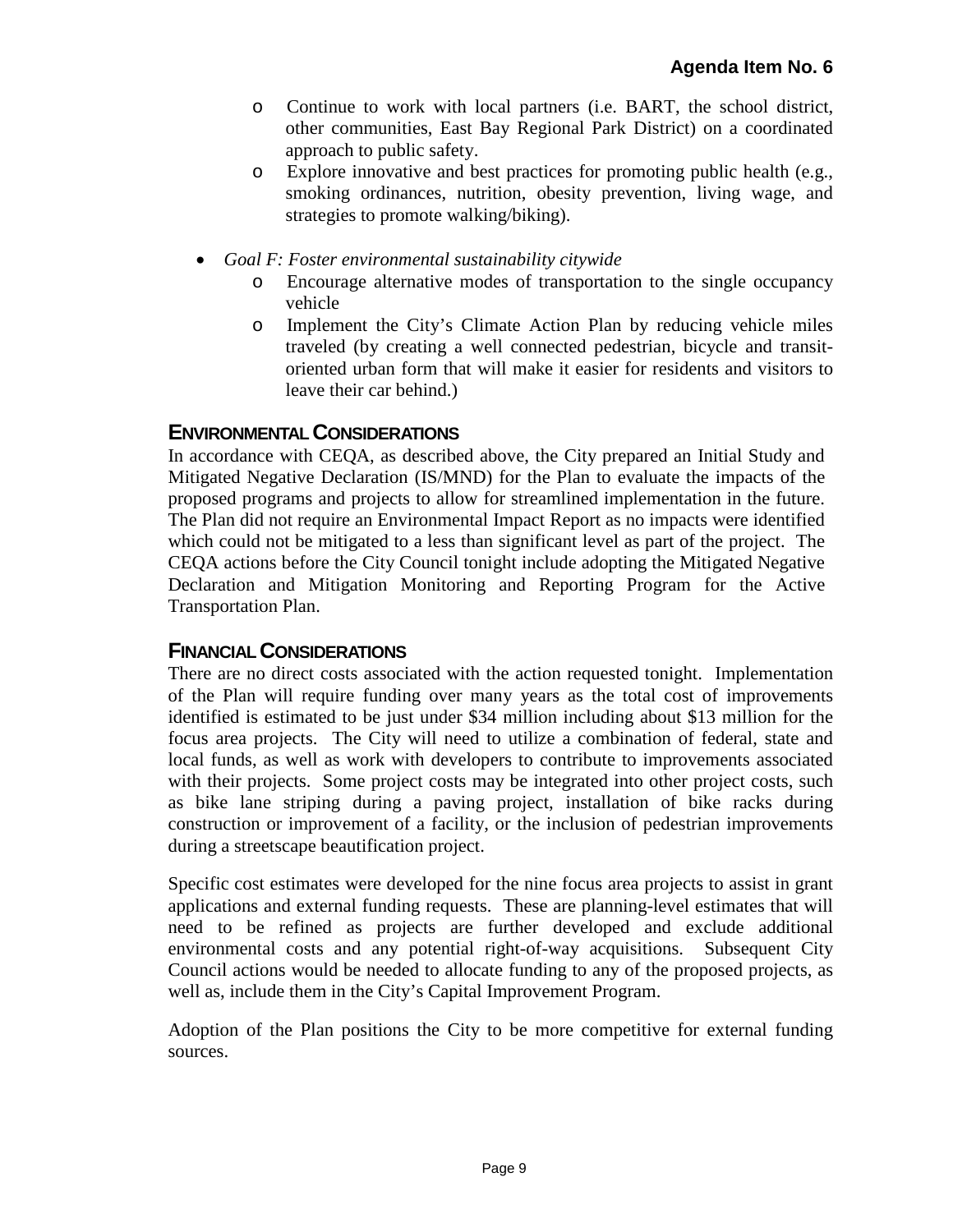## **LEGAL CONSIDERATIONS**

The City Attorney has reviewed the proposed actions and found that legal considerations have been addressed.

**Reviewed** by:

Jost Hanis Con

Attachments

- 1) Draft Resolution adopting the Mitigated Negative Declaration and the Mitigation Monitoring and Reporting Program, and adopting the Active Transportation Plan.
- 2) Attachment 2 Draft Active Transportation Plan (August 2015)
- 3) Attachment 3 Environmental Documents
	- a. Exhibit A: Mitigated Negative Declaration
	- b. Exhibit B: Response to Comments
	- c. Exhibit C: Mitigation Monitoring and Reporting Program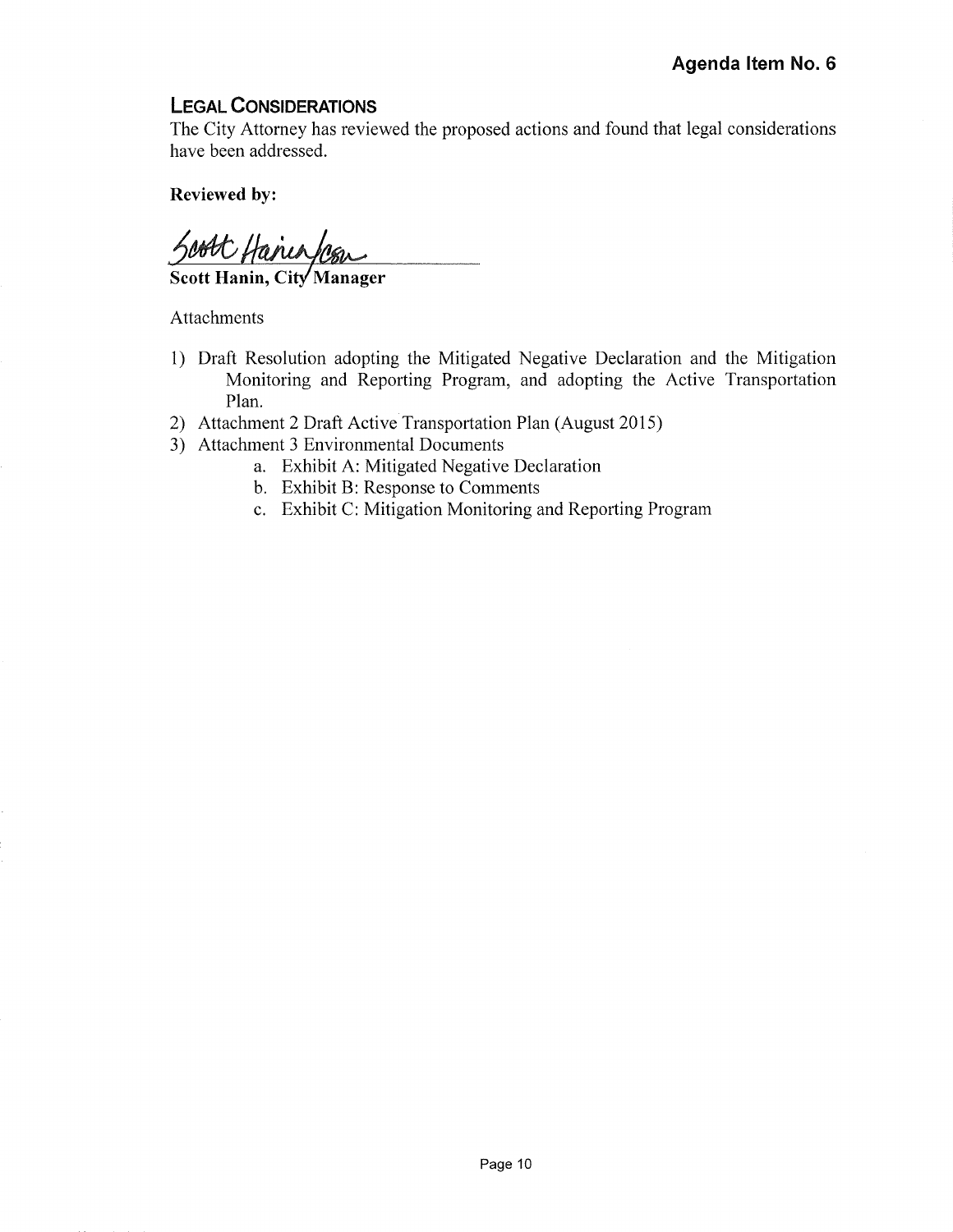#### RESOLUTION NO. 2015–XX

## A RESOLUTION OF THE CITY COUNCIL OF THE CITY OF EL CERRITO ADOPTING A MITIGATED NEGATIVE DECLARATION AND MITIGATING MONITORING AND REPORTING PROGRAM, AND ADOPTING THE ACTIVE TRANSPORTATION PLAN

WHEREAS, in June 2007, the City Council adopted the City's first Circulation Plan for Bicyclists and Pedestrians, Resolution No. 2007-56, ("Circulation Plan") to guide future investments and improvements for bicyclists and pedestrians; and

WHEREAS, as called for in the Circulation Plan, the City has completed a variety of improvements including the first bike lanes on Carlson Boulevard, numerous sidewalk and pedestrian safety projects throughout the City, rehabilitated the Ohlone Greenway, upgraded Ohlone Greenway crossings and provided bicycle routes with sharrows on several streets; and

WHEREAS, in 2012, the City successfully applied for funding from the Metropolitan Transportation Commission's (MTC) Transportation Development Act funds (MTC-TDA Article 3) to update the Circulation Plan as part of an Active Transportation Plan ("Plan"); and

WHEREAS, the Plan is intended to provide a blueprint for continuing the City's investment in improving safety and providing facilities and infrastructure for bicyclists and pedestrians, based on changing demands and standards, and in accordance with the current goals of the City; and

WHEREAS, the planning process began in 2013 and included substantial public engagement, including a community workshop in July 2013 to evaluate existing and proposed conditions, a bike audit in August 2013 to ride some of the proposed bicycle facilities, a walking audit in August 2013 to tour a series of facilities, a second community workshop in October 2013 to present conceptual designs for focus area projects, and a final community workshop in July 2015 to present the draft plan for public comment; and

WHEREAS, the Plan was developed to incorporate community input and common best practices, to meet the city's Climate Action Plan goals, and to be consistent with various City plans, including the San Pablo Avenue Specific Plan, Urban Greening Plan, Ohlone Greenway Master Plan, and ADA Transition Plan; and

WHEREAS, the Plan is in compliance with the California Transportation Commission's adopted Active Transportation Program Guidelines; and

WHEREAS, the draft Plan was released for public review in June 2015 and was revised based on public comments and presented to the Planning Commission as a final draft in August 2015; and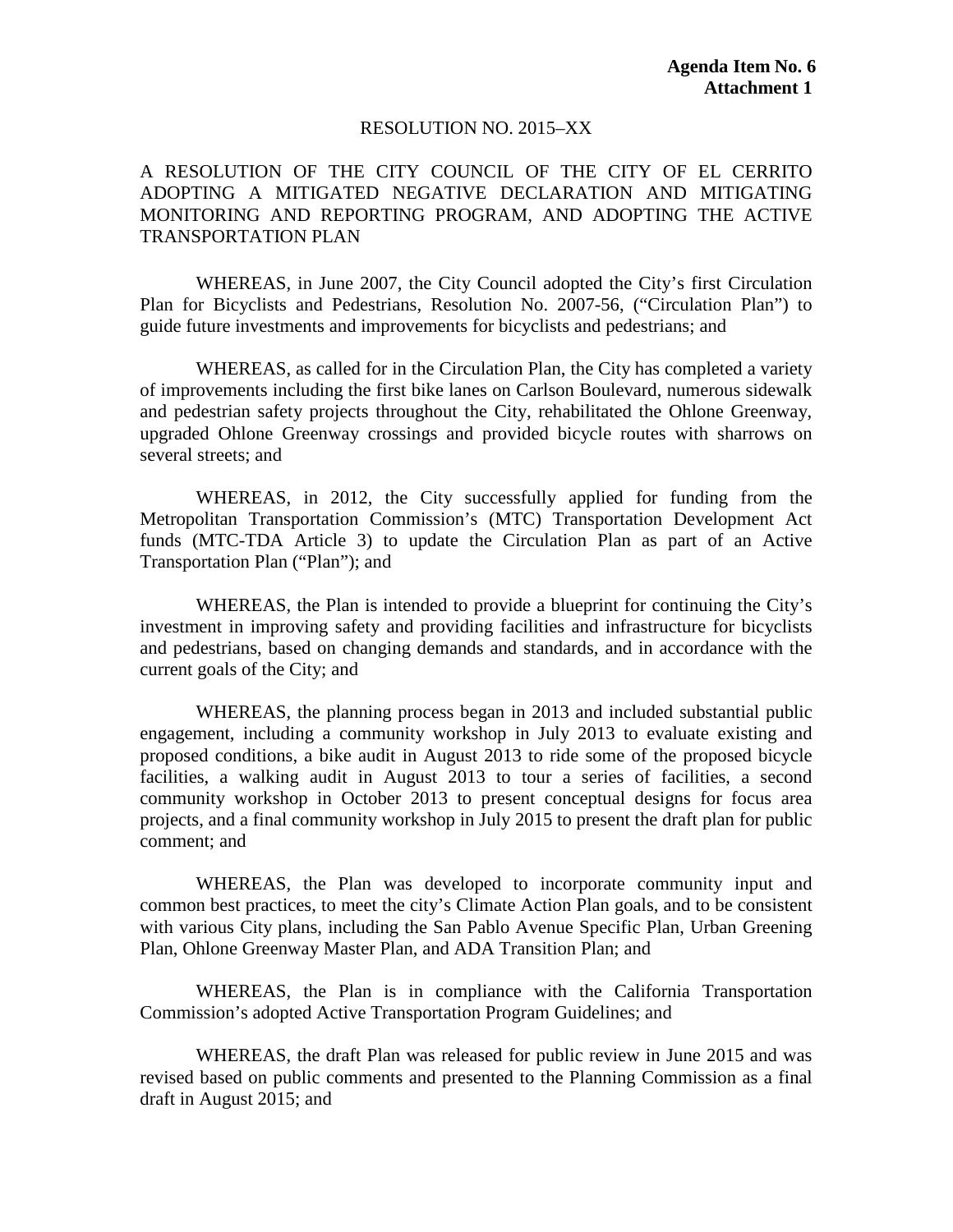## **Agenda Item No. 6 Attachment 1**

WHEREAS, the Planning Commission heard public comment on the final draft Plan and unanimously voted to recommend City Council adoption of the final draft Plan with changes to Policy 3-1, to read as follows: "As a condition of project approval, require development projects to construct adjacent bicycle facilities included in the proposed bicycle system when a nexus exists, it is practical from an engineering standpoint, and proportional to the impact of the development project. Consider requiring large development projects to provide accessible mid-block cut throughs (or "mews") identified in this and other adopted plans;" and

WHEREAS, on June 26, 2015, the City released for a 30-day public review period a Draft Initial Study and Mitigated Negative Declaration, which identified and evaluated the potential environmental impacts of the proposed Plan; and

WHEREAS, the City received one comment on the draft Initial Study from the Department of Transportation and prepared a Response to Comments and Mitigation Monitoring and Reporting Program available for review on August 13, 2015.

NOW THEREFORE, BE IT RESOLVED that the City Council of the City of El Cerrito, based on its review and consideration of the final draft Active Transportation Plan and associated Final Initial Study, Mitigated Negative Declaration and Mitigation Monitoring and Reporting Program, and all public testimony:

1. Finds that the Active Transportation Plan is in the public interest and will advance the health, safety, and general welfare of the City of El Cerrito.

2. Finds that the Active Transportation Plan is consistent with the El Cerrito General Plan.

3. Hereby adopts the Mitigated Negative Declaration and Mitigating Monitoring and Reporting Program, and adopts the Active Transportation Plan, as attached hereto in Attachment 2 to the staff report and hereby incorporated by reference as Exhibit A to this resolution.

BE IT FURTHER RESOLVED, that this Resolution shall become effective immediately upon passage and adoption.

I CERTIFY that at a regular meeting on October 6, 2015, the City Council of the City of El Cerrito passed this Resolution by the following vote:

| AYES:    | COUNCIL MEMBERS:       |
|----------|------------------------|
| NOES:    | COUNCIL MEMBERS:       |
| ABSTAIN: | <b>COUNCILMEMBERS:</b> |
| ABSENT:  | COUNCILMEMBERS:        |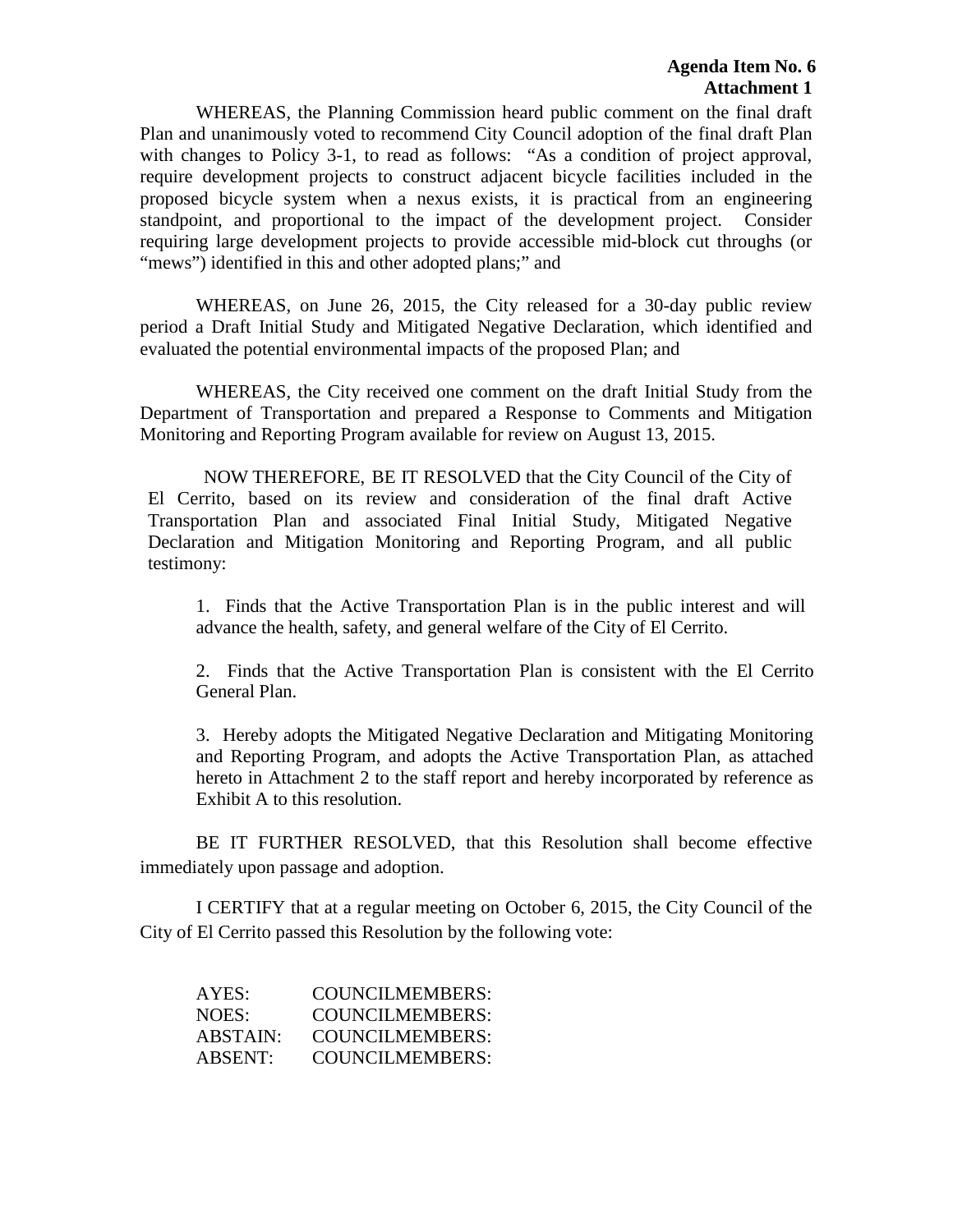IN WITNESS of this action, I sign this document and affix the corporate seal of the City of El Cerrito on October \_\_, 2015.

> \_\_\_\_\_\_\_\_\_\_\_\_\_\_\_\_\_\_\_\_\_ Cheryl Morse, City Clerk

APPROVED:

\_\_\_\_\_\_\_\_\_\_\_\_\_\_\_\_\_\_\_\_\_\_\_\_ Mark Friedman, Mayor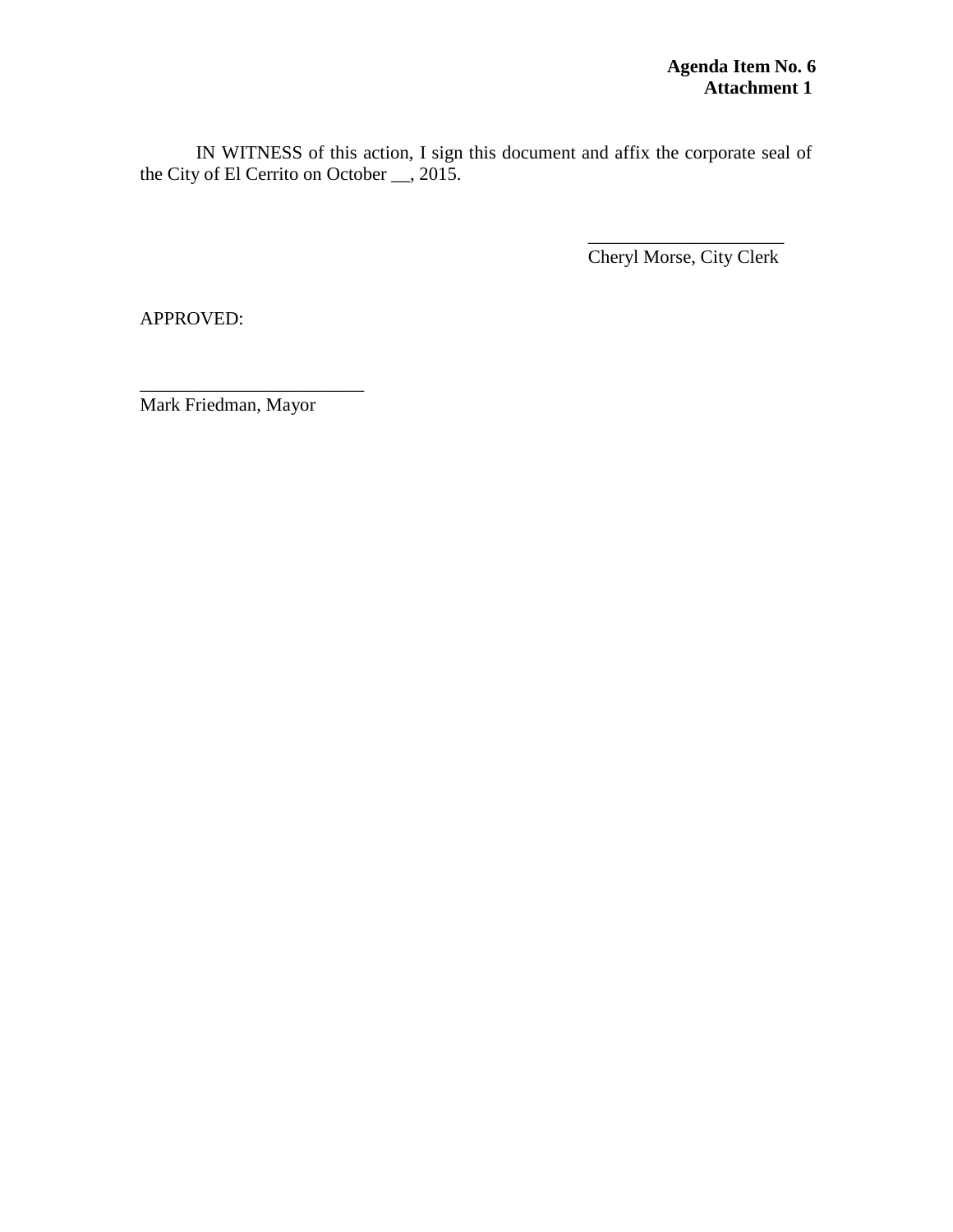

# **October 6, 2015 City Council Meeting**

## **Agenda Item 7(A) Active Transportation Plan Attachment 2**

The final draft (August 2015) of the Active Transportation Plan, including appendices is available for review at [http://el](http://el-cerrito.org/atp)[cerrito.org/atp.](http://el-cerrito.org/atp)

Below are direct links to the document, which has been divided for easier downloading:

- Final Draft Plan: <http://el-cerrito.org/DocumentCenter/View/4974>
- Appendix A: Crosswalk Policy at [http://el](http://el-cerrito.org/DocumentCenter/View/4975)[cerrito.org/DocumentCenter/View/4975](http://el-cerrito.org/DocumentCenter/View/4975)
- Appendix B: Relationship to Other Plans at [http://el](http://el-cerrito.org/DocumentCenter/View/4976)[cerrito.org/DocumentCenter/View/4976](http://el-cerrito.org/DocumentCenter/View/4976)
- Appendix C: Conformance with ATP Guidelines at [http://el](http://el-cerrito.org/DocumentCenter/View/4977)[cerrito.org/DocumentCenter/View/4977](http://el-cerrito.org/DocumentCenter/View/4977)
- Appendix D: Active Transportation & Transit at [http://el](http://el-cerrito.org/DocumentCenter/View/4978)[cerrito.org/DocumentCenter/View/4978](http://el-cerrito.org/DocumentCenter/View/4978)
- Appendix E: Grant Funding Sources at [http://el](http://el-cerrito.org/DocumentCenter/View/4979)[cerrito.org/DocumentCenter/View/4979](http://el-cerrito.org/DocumentCenter/View/4979)
- Appendix F: Additional Fact Sheet at [http://el](http://el-cerrito.org/DocumentCenter/View/4980)[cerrito.org/DocumentCenter/View/4980](http://el-cerrito.org/DocumentCenter/View/4980)
- Appendix G: Comments Received at Public Workshops at [http://el](http://ca-elcerrito.civicplus.com/DocumentCenter/View/4981)[cerrito.org/DocumentCenter/View/4981](http://ca-elcerrito.civicplus.com/DocumentCenter/View/4981)